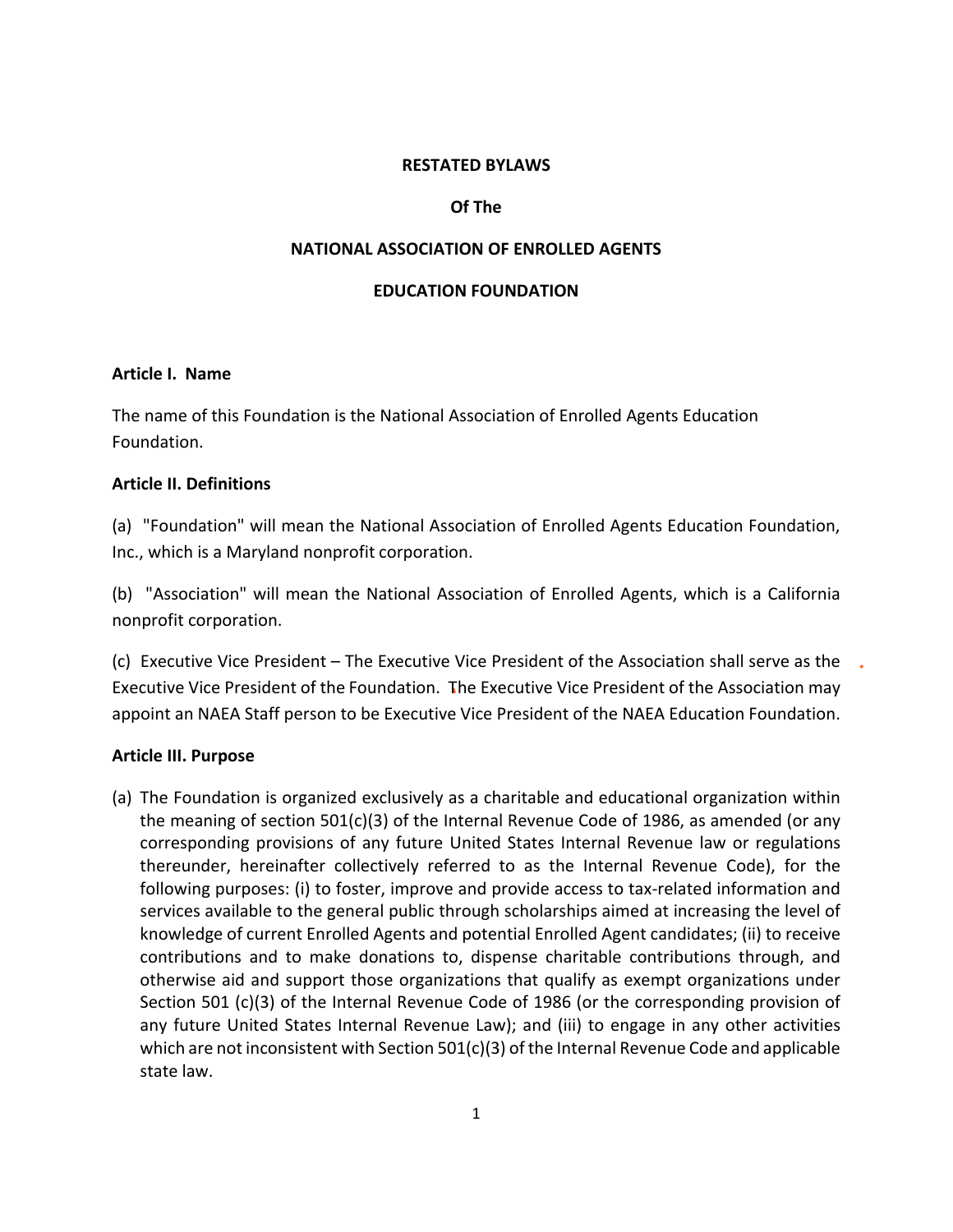(a) In order to carry out the purposes of the Foundation, the Foundation shall have the following powers: (i) to purchase, lease, receive by donation, acquire and operate real and personal property suitable or convenient for the purposes of the corporation; (ii) to solicit, receive and accept donations of money or property or any interest in property from any other entity or persons; and (iii) to exercise any power, or engage in any function, incidental to accomplishing the nonprofit purposes of the Foundation provided or allowed by the General Laws of the State of Maryland, now or hereafter in force, to non‐stock corporations, without limitation by the above description of specific powers.

### **Article IV. Location**

The principal office of the Foundation, at which the general business of the Foundation will be transacted and where the records of the Foundation will be kept, will be at such a place in State of Maryland, or in any other location within the United States as may be fixed from time to time by the Board of Trustees.

### **Article V. Members**

(a) In furtherance of its charitable purpose, the Board of Trustees may allow individuals or organizations to become members of the Foundation.

(b) Absent an amendment of these Bylaws as provided herein, membersshall not have a role in the governance of the Foundation other than in an advisory capacity to the Board of Trustees.

### **Article VI. Board of Trustees**

# A. Membership of the Board of Trustees

The Foundation shall be governed by a Board of Trustees. The current number of Trustees of the Foundation shall be seven (7). The number of Trustees may be increased or decreased in accordance with the Bylaws of the Foundation but shall never be less than three (3). Trustees shall be elected to two‐year terms.

### B. Duties

The Board of Trustees shall, by majority vote, elect the officers of the Foundation as more fully described below. The Board of Trustees shall establish policy, supervise, control, and direct the affairs of the Foundation. The Board of Trustees shall actively pursue the Foundation's objectives and shall, control the disbursement offunds. The Board of Trustees may adopt such rulesfor the conduct of its business as shall be deemed advisable, and may, in the execution of the powers granted, appoint agents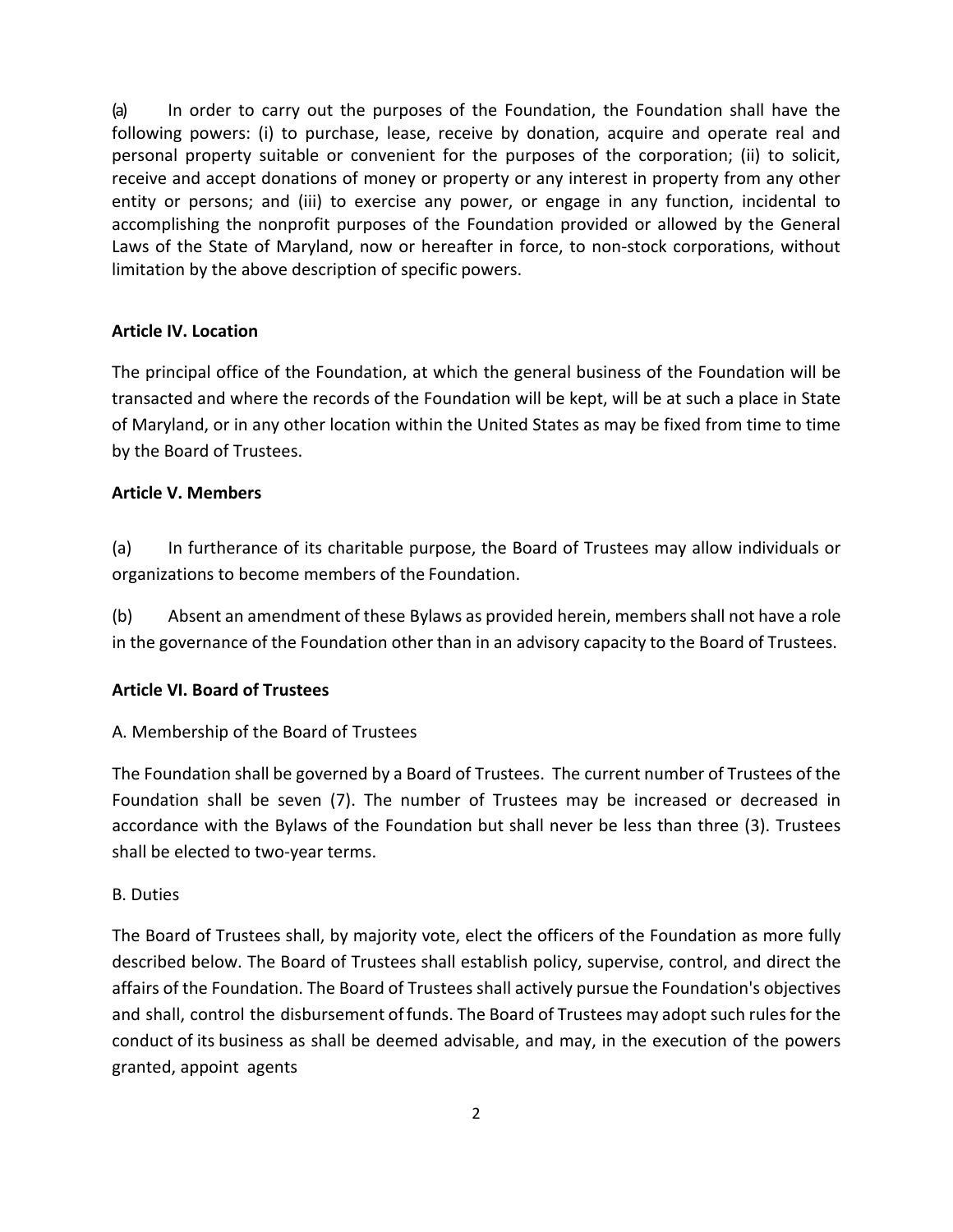to perform specific tasks. As provided below, the Board of Trustees may establish committees of the Board of Trustees and vest in such committees such authority as the Board of Trustees deems warranted and not otherwise inconsistent with these Bylaws and Maryland Law.

# C. Meetings

1. The Board of Trustees shall have a regular Annual Meeting at the time and place established by the Trustees. At least thirty days prior to each Annual Meeting in which the action is applicable, the Executive Committee, will nominate individualsto fill any expiring (or otherwise) open Trustee position and the election of such Trustees shall take place at the ensuing Annual Meeting. No individual shall be appointed as a Trustee unless he or she receives a majority vote of the other Trustees voting. In addition to the Annual Meeting, the Board of Trusteesshall meet atsuch other regularly scheduled times as may be set by the Board of Trustees.

2. Special meetings may be called by the Chair, the Chair-Elect or at the request of a majority of the Board of Trustees. Notice of such special meetings of the Board of Trustees shall be given pursuant to such policies and procedures as may be adopted by the Board of Trustees.

3. Except as otherwise directed by the Board of Trustees, meetings (including committee meetings) may be conducted by or through the use of any means of communication if all participating Trustees may simultaneously hear each other during the meeting (such as a conference call), or communication during the meeting is immediately transmitted to each participating Trustee and each participating Trustee is able to immediately send messages to all other participating Trustees (such as by facsimile or e-mail). Meetings conducted by either method shall include notifying each participating Trustee that an official meeting is taking place and verifying the identity of the persons participating by their acknowledgment by voice, written or electronic transmission of their name and presence before the vote.

# D. Quorum

A quorum for meetings of the Board of Trustees and all committees shall be a majority of the voting members present in person or by other acceptable means as provided by these Bylaws.

# E. Committees

1. Committees, except for the executive committee, which is a standing committee, may be established as needed by the Chair.

2. There shall be an Executive Committee comprised of the Chair, Chair-Elect, the Immediate Past Chair and Secretary/Treasurer. Except as otherwise limited by these Bylaws and Maryland Law,the Board of Trustees has delegated to the Executive Committee to act on behalf of the Board of Trustees between Annual Meetings of the Board of Trustees.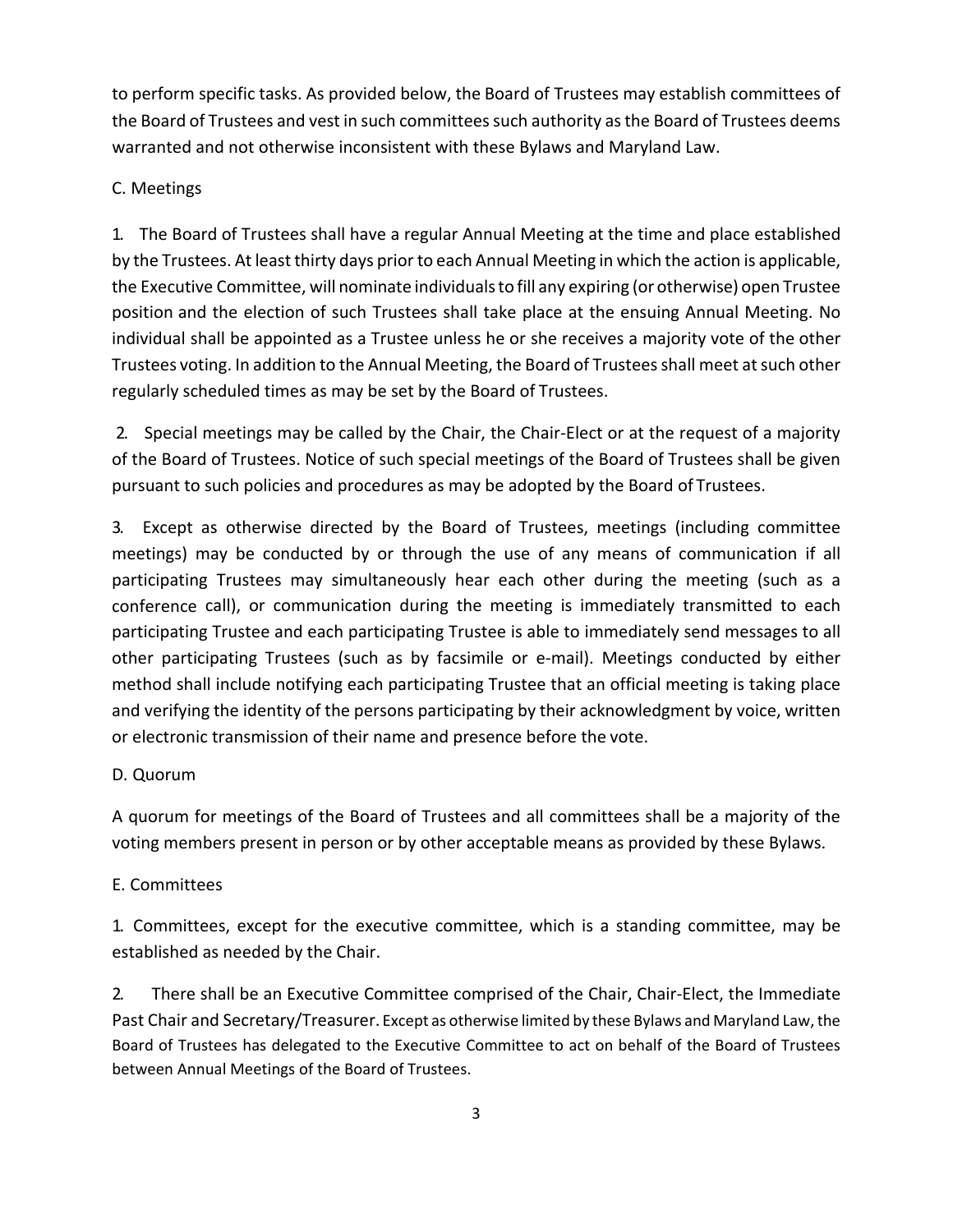3. Each committee shall have a chairman, appointed by the Chair of the Board of Trustees, who shall be responsible to the Board of Trustees for directing and coordinating the affairs of the committee. Members of these committees shall be selected by the committee chairman subject to the approval of the Board of Trustees. Committee members will be appointed annually. Vacancies that occur on any committee by reason of resignation, death, or otherwise may be filled by the remaining members of the committee for the unexpired term, subject to the approval of the Board of Trustees. Members of a committee may be members of the Association and do not need be a Trustee of the Foundation.

# F. Minutes

Minutes of the meetings of the Board of Trustees and committees of the Board of Trustees shall be kept on file at the office of the Foundation. The minutes shall not include matters regarding personnel issues, legal matters, or matters which the Board of Trustees determines, in its discretion, shall not be publicly available.

G. Vacancy/Term Limit.

(i) In the event there is a vacancy in a Trustee position, the Chair shall call a special meeting of the Board of Trusteesto fillsuch vacancy. Thirty days priorto such Special Meeting, the Executive Committee of the Foundation, shall nominate a member of the Association to fill the vacancy. To be elected to a Trustee position, the nominated individual must receive a majority of the votes cast.

(ii) In the event a Trustee announces his or her intent not to seek reelection as a Trustee at the conclusion of his or her current term, the Executive Committee of the Foundation, shall nominate a member to serve as a Trustee and the election of such nominated individual(s) shall take place at the next Annual Meeting.

(iii) A Trustees may serve for no more than six consecutive years (except when the Trustee is scheduled to serve as Chair‐Elect as set forth above).

H. Procedures.

Any procedural dispute shall be resolved by the Chair in consultation with the Executive Committee.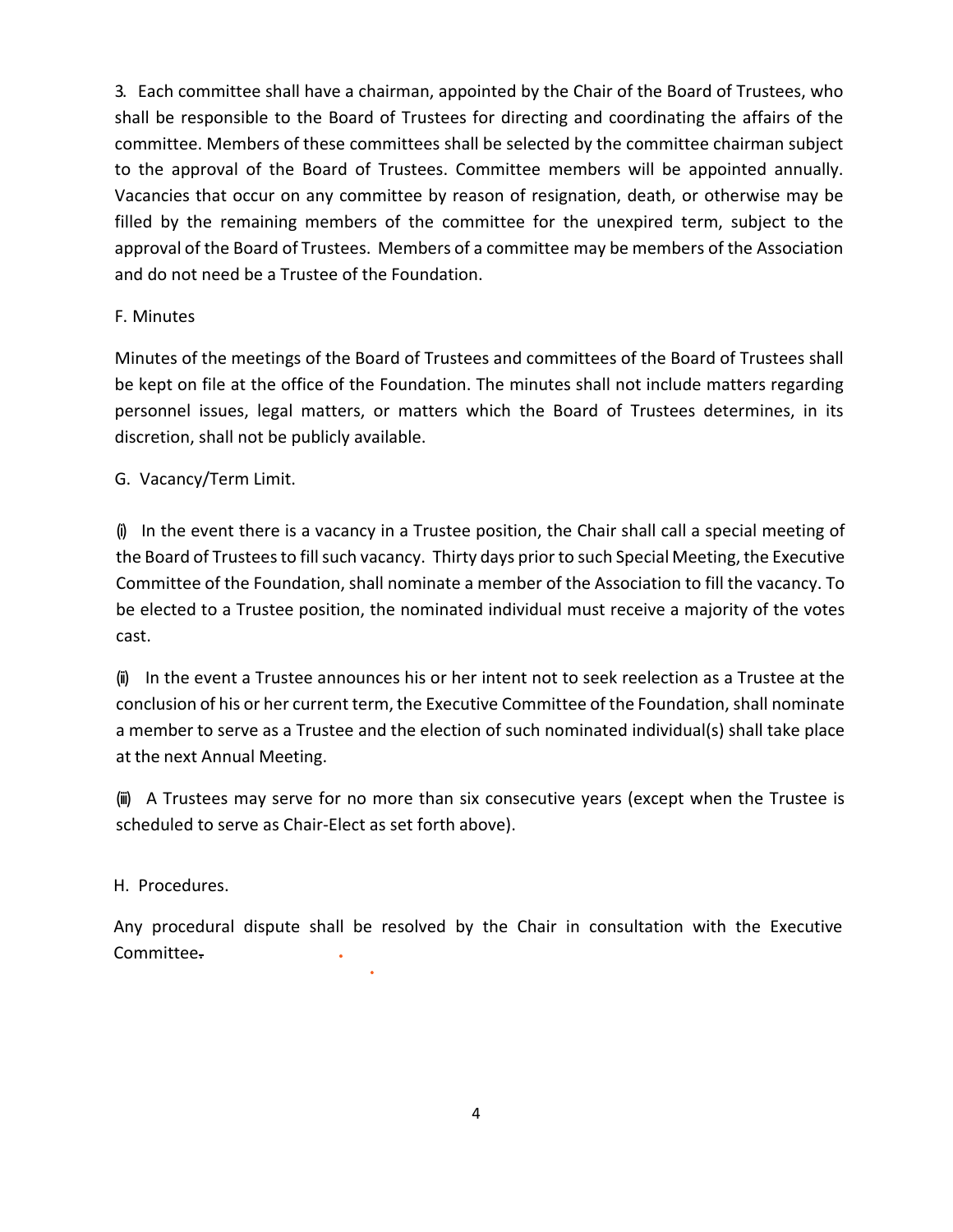#### **Article VI. Officers of the Board of Trustees**

(a) The Officers of the Foundation will be a Chair, a Chair‐Elect who will automatically succeed to the office of Chair, and a Secretary/Treasurer. The Secretary/Treasurer will be one individual who serves in both capacities. The Executive Vice President of the Association will be the Executive Vice President of the Foundation, unless an NAEA Staff Member has been appointed to fill that role.

(b) Elections.

(i)At least thirty days prior to each Annual Meeting in which the action is applicable, the Executive Committee will nominate Trustees to fill the position of Chair-Elect and Secretary/ Treasurer and the election of such Trustees shall take place at the ensuing Annual Meeting. To be elected to an officer position, the nominated Trustee must receive a majority of the votes cast.

(ii) The Trustee who previously filled the Chair position may notserve as an officer for a period of at least 12 months.

(iii) Except for the Executive Vice President of the Foundation (who will be a non‐voting member of the Board of Trustees) all officers must be Trustees of the Foundation.

(c) Any officer or trustee may be removed with or without cause by the Board of Trustees by a vote of a majority of all the Trustees. The matter of removal may be acted upon at any meeting of the Trustees, provided that the notice of intention to consider said removal has been given to each Trustee and to the officer/trustee affected at least 14 days previously.

(d) The term of office for officers will be two years.

(e) If a vacancy occurs in the office of the Chair, the Chair‐Elect will fill the remainder of the term, and then stay as Chair for the next governance year. If a vacancy occurs in the office of the Chair-Elect or the Secretary/Treasurer, the vacancy shall be filled by a majority vote of the Board of Trustees for the unexpired portion of the term.

(f) The Chair of the Board of Trustees shall be the chief executive officer of the Foundation, and, subject to the Board's control, shall supervise and control all of the assets, business and affairs of the Foundation. The Chair shall preside over meetings of the members and the Board and serve as its chairman. In consultation with the Executive Committee of the Foundation, the Chair may sign deeds, mortgages, bonds, contracts, or other instruments, except when the signing and execution thereof shall have been expressly delegated by the Board or by these Bylaws to some other officer or agent of the Foundation or are required by law to be otherwise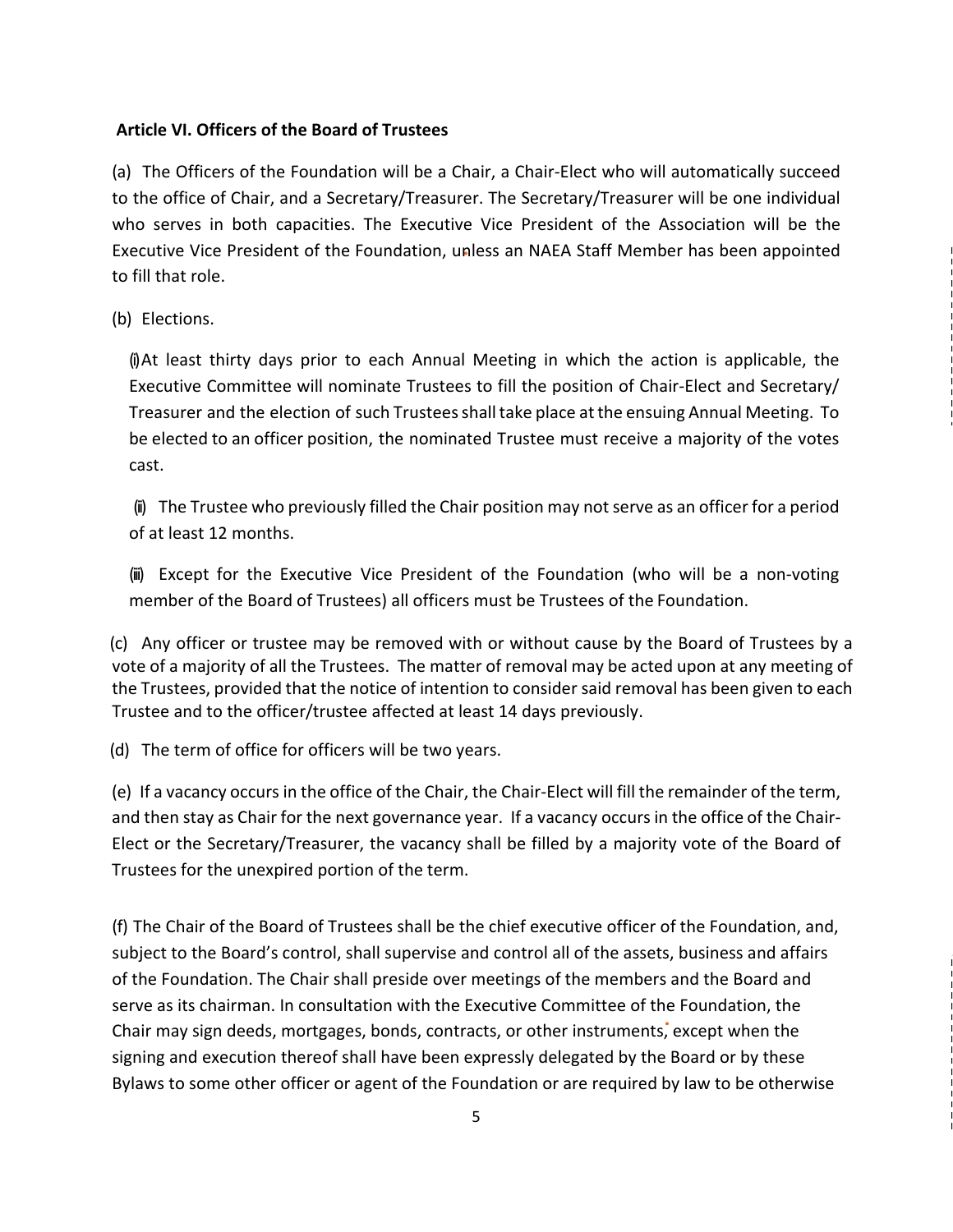signed or execution by some other officer or in some other manner. In general, the Chair shall perform all duties incident to the office of Chair and such other duties as are assigned to him or her by the Board from time to time.

(g) It will be the duty of the Chair‐Elect to act in the absence or disability of the Chair and to perform such other duties as may be assigned to him or her by the Chair. In the absence of the Chair, the execution by the Chair‐Elect on behalf of the Foundation of any instrument will have the same force and effect as if it were executed on behalf of the Foundation by the Chair.

(h) The Secretary/ Treasurer, will be responsible for keeping the corporation records. He or she will give or cause to be given all notices of meetings of the Board of Trustees and all other notices required by law or by these Bylaws. The Secretary/Treasurer will be the custodians of all books, correspondence, and paper relating to the business of the Foundation. The Secretary will present at each Annual Meeting of the Board of Trustees a full report of the transactions and affairs of the Foundation for the preceding year and will also prepare and present to the Board of Trustees such other reports as it may desire and request at such time or times as it may designate.

(i) The Secretary/Treasurer, will have general charge of finances of the Foundation. When necessary and proper, he or she will endorse on behalf of the Foundation all checks, drafts, notes, and other obligations and evidence of the payment of money to the Foundation or coming into his or her possession, in such bank or banks as may be selected by the Board of Trustees. He or she will deposit the same, together with all other funds of the Foundation coming into his or her possession and will keep full and accurate account of all receipts and disbursements of the Foundation in books belonging to the Foundation, which will be available upon request for the inspection of the Board of Trustees. He or she will present to the Board of Trustees at its Annual Meeting his or her report as Secretary/Treasurer of the Foundation and will from time to time make such other reports to the Board of Trustees as it may require.

(j) Any officer of the Foundation, in addition to the powers conferred upon him or her by these Bylaws, will have such additional powers and perform such additional duties as may be prescribed from time to time by said Board.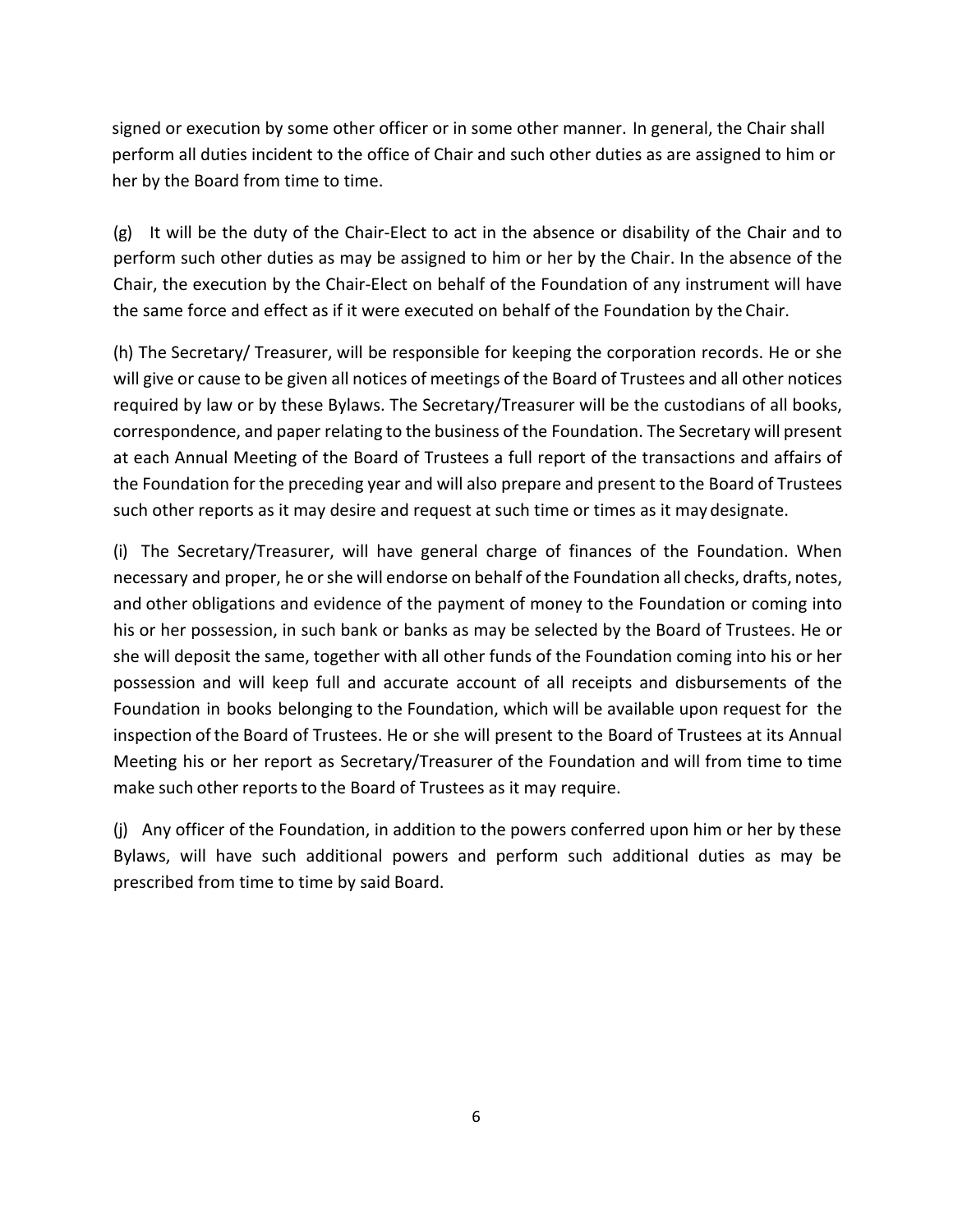### **Article VII. Miscellaneous**

(a) The Foundation will have the power to indemnify and hold harmless any Trustee, officer, or employee from any suit, damage, claim, judgment, or liability arising out of, or asserted to arise out of, conduct of such person in his or her capacity as a Trustee, officer, or employee (except in cases involving willful misconduct). The Foundation will have the power to purchase or procure insurance for such purposes.

(b) The Board of Trustees may authorize any officer(s) or agent(s) of the Foundation, in addition to the officers so authorized by these Bylaws, to enter into any contract or execute and deliver any instrument in the name of, and on behalf of, the Foundation. Such authority may be general or confined to specific instances.

(c) All checks, drafts, and other orders for payment of funds must be approved by such officers, or such other persons as the Board of Trustees may from time to time designate.

(d) The Foundation will keep correct and complete books and records of accounts and will also keep minutes of the proceedings of its Board of Trustees, and committees having any of the authority of the Board of Trustees.

(e) The fiscal year of the Foundation will be July 1 through June 30.

# **Article VII. Amendments**

(a) The Board of Trustees may amend these Bylaws to include or omit any provision that it could lawfully include or omit at the time the amendment is made. Upon written notice of at least 14 days, any number of amendments or an entire revision of the Bylaws may be submitted and voted upon at a single meeting of the Board of Trustees and will be adopted at such meeting upon receiving a fifty‐percent vote of the members of the Board of Trustees.

(b) Notwithstanding the forgoing provisions, the Chair and the Executive Committee of the Foundation have the authority to adopt certain bylaw amendments related to housekeeping corrections only. The authority is strictly limited to: (i) renumbering sections after the membership has adopted a bylaw change; (ii) correcting typographical errorsfor publication; and (iii) Making necessary grammatical corrections to published proposals or adopted amendments, provided there is no change to the intent of the proposals or amendments.